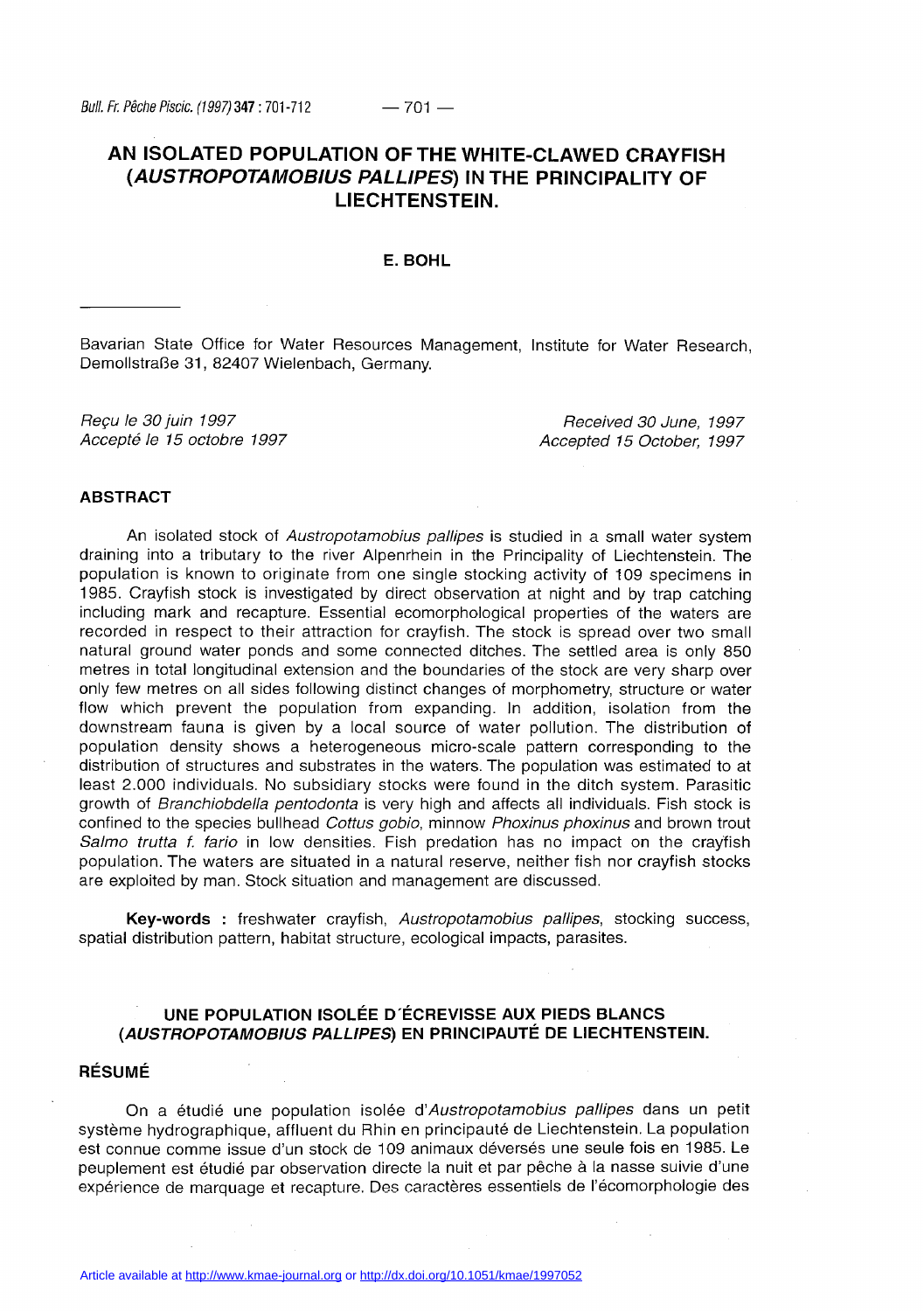Bull. Fr. Pêche Piscic. (1997) **347 : 701 -712** — 702 —-

eaux sont notés en fonction de l'attrait qu'ils semblent exercer sur les écrevisses. La population s'étend sur deux petits étangs naturels alimentés d'eaux souterraines et quelques fossés en communication. L'aire occupée s'étend sur 850 m et s'interrompt partout brusquement sur quelques mètres suivant des modifications de la morphométrie, de la structure et du courant qui empêchent la population de s'étendre. Il y a, en outre, une isolation vers l'aval par une source ponctuelle de pollution d'eau. La densité de la population est aussi hétérogène que celle des structures et des substrats aquatiques qui l'hébergent. La population est estimée à moins de 2 000 individus. Il n'existe pas de populations secondaires dans le système hydrographique. Tous les animaux sont . fortement parasités par Branchiobdella pentodonta. Le peuplement piscicole est limité à trois espèces : le chabot, Cottus gobio, le vairon, Phoxinus phoxinus et la truite fario, Salmo trutta f. fario. Cet endroit est situé dans une réserve naturelle où ni les poissons ni les écrevisses ne sont exploités par l'homme. La situation et la gestion de cette population d'écrevisses sont discutées.

**Mots-clés** : écrevisses, Austropotamobius pallipes, succès de repeuplement, distribution spatiale, structure d'habitats, influences écologiques, parasites.

# **INTRODUCTION**

Stocking activities with native crayfish are mostly restricted to commercial species as Astacus astacus and aim at establishing harvestable stocks in closed waters. Thus, the development of individual populations is mostly influenced by human activities. In other cases, the impact of stocking cannot be discerned clearly when knowledge about already present populations is lacking, due to the hidden life of the animals. Only very few experiences on the success of particular stocking efforts with non-commercial species as Austropotamobius pallipes in new or no-more settled areas are documented (FÜREDER and MACHINO, 1995). The expansion of the population in open drain systems and the distribution and habitat usage by populations under nature-like and uninfluenced conditions are mostly unknown. Populations of native crayfish species decline constantly in most parts of Europe suffering from different threats, while natural expansion and resettlement to suitable habitats are very low and not able to maintain the species at sufficient levels. Studies of the history of stocking experiments under conditions comparable to natural settlement are therefore very helpful for estimating the chances and to develop conceptions for protecting and restoring the species and their habitats.

The particular case of a defined and well-documented stocking act with Austropotamobius pallipes in a small drain system in the valley of river Alpenrhein is a good opportunity to study the expansion, population characteristics and habitat exploitation only few years later. The observations contribute to the knowledge about the local habitat and stock conditions for crayfish and can be used to develop guidelines for the protection and advancement of native crayfish species by the restoration of waters and an adapted fishery management.

Local names of waters («Krebsgraben») as well as historical notes indicate that natural crayfish stocks were existent in the territory of Liechtenstein until the last century, probably the species Astacus astacus and Austropotamobius torrentium. As far as known, these stocks died out when the crayfish plague reached the upper Rhine system in the years after 1880 (ALDERMAN, 1996). Since that time, very few and only sporadic findings of single crayfish of uncertain origin have been reported in the country, but no real crayfish populations. MARRER (1991) mentions only one stock of Astacus astacus which is known to have been established in 1980 by introducing animals by man. Austropotamobius torrentium must be regarded as extinguished. The crayfish stock of Aescher is the only population of Austropotamobius pallipes known in Liechtenstein. It was initiated by artificial stocking.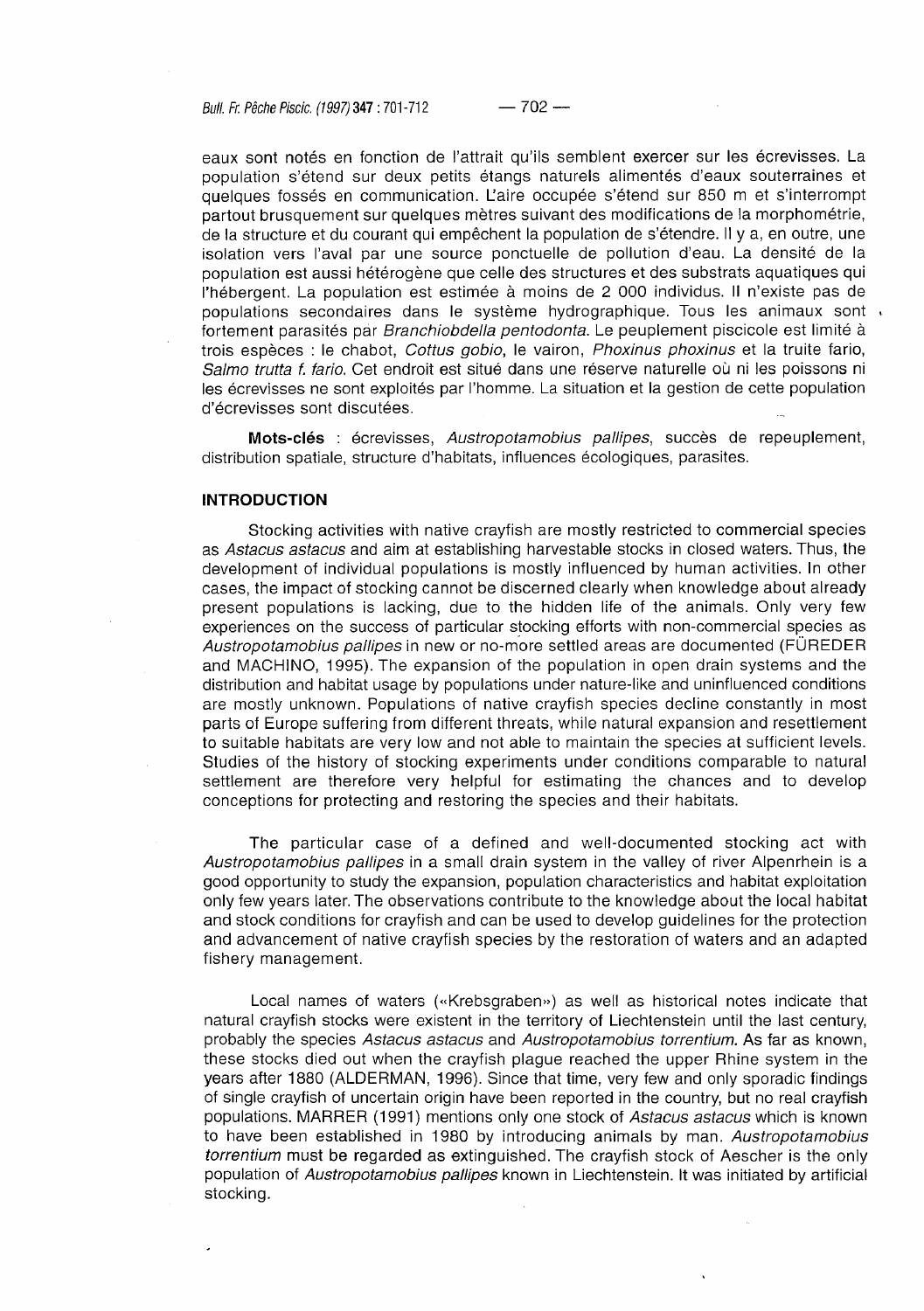### **MATERIAL AND METHODS**

# **The investigation area**

The meadows of Aescher are a small natural reserve area covering only about 0.5 km<sup>2</sup> situated near the community of Planken in the northern part of Liechtenstein (47° 11' 30" N, 9° 32' 10" E, altitude 445 m above sea-level). The drain system is very simple and consists of only two small and mostly parallel brooks joining outside the preservation area. Both have been artificially straightened completely. Scheidgraben, the southern ditch, is the outlet of two nature-like groundwater ponds which are connected to each other and fed by a small mountain rill. Schwabbrünner Graben, the northern branch of the system, comes directly from the mountain slopes. The geographic situation of the area and the distribution of the crayfish stock are sketched out in figure 1.



#### **Figure 1**

**Map showing the investigation area (open ribbon : coherent crayfish stock ; filled ribbon : sections without coherent crayfish stock ; open circles : single crayfish findings ; triangles : positions of traps (filled : with catch ; open : without catch)).** 

### **Figure 1**

**Carte montrant la localisation des eaux examinées (ruban ouvert : stock d'écrevisses cohérent ; ruban plein : sections sans écrevisses ; cercles ouverts : écrevisses trouvées solitaires ; triangles : positions des nasses (plein : avec capture ; ouvert : sans capture)).**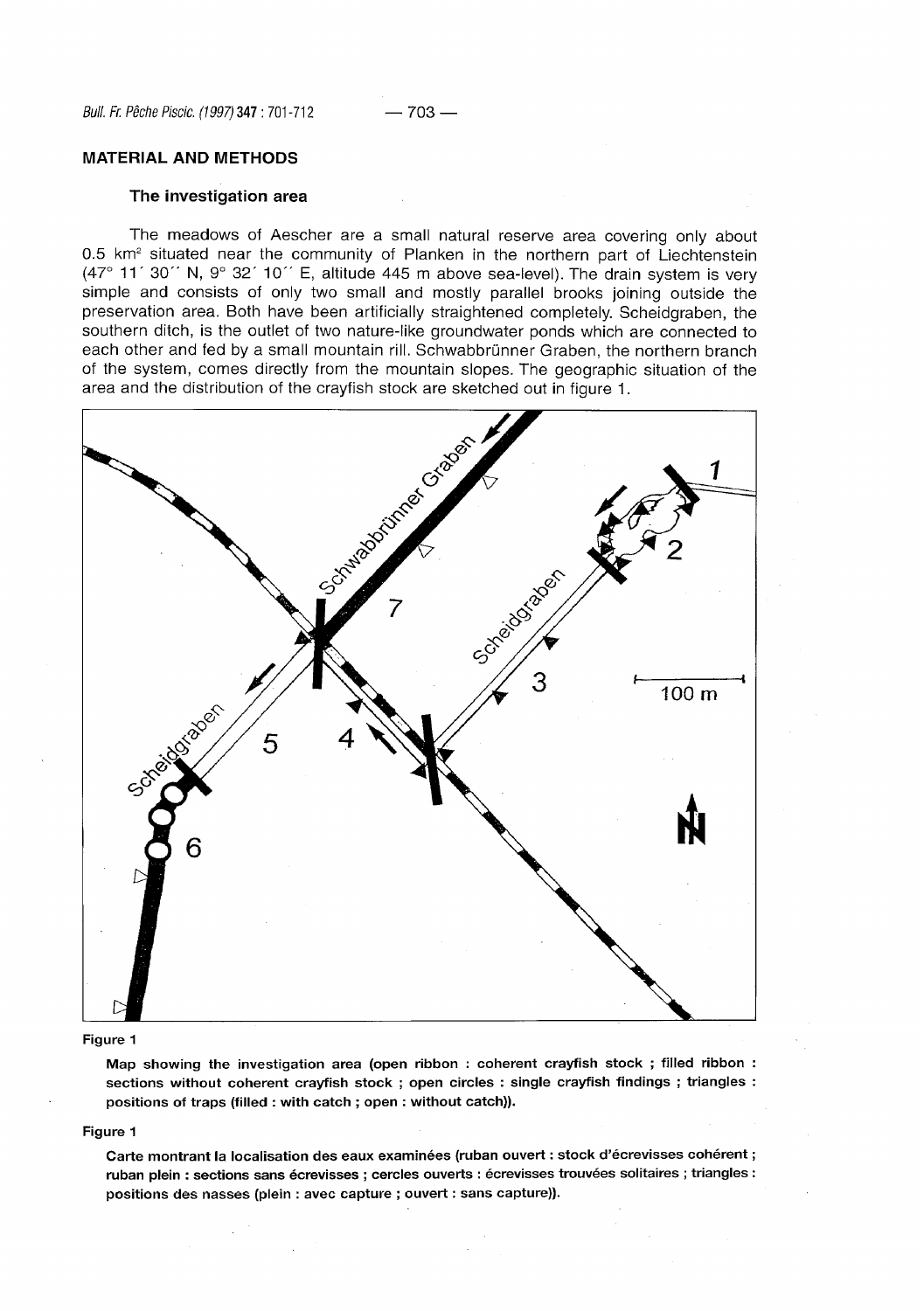Bull. Fr. Pêche Piscic. (1997) **347:701 -712** — 704 —

### **Methods of examination**

Experimental fishing was performed in October 1995 by searching the brooks at night with a strong torch and by means of crayfish traps. In order to record a wide range of size classes, two types of traps were used : basket traps made of plastic with the dimensions  $64 \times 30 \times 26$  cm (length x width x height), entrance width 8 cm, mesh size 1.1 cm, and small net traps of 40 x 18 x 18 cm (length x width x height), entrance width 4.5 cm, mesh size 0.3 cm. Both types had two horizontal entrances flush against the ground, one on each of the opposite sides. Freshly killed fish (roach) was used as bait. A  $\alpha$ simple mark-and-recapture experiment was carried out to estimate roughly both density and size of the population. For this purpose, a number of captured crayfish were marked with a dot of nail polish on the carapace and released immediately at the place where they had been caught. A second trap effort was implemented the following night. Characteristics of the waters as for structure, substrates and vegetation were recorded, the fish stock was represented by electric fishing.

# **RESULTS**

### **Habitat**

Water samples were taken at the inflow and outlet of the ponds and at the end of section 5. Significant water parameters at the time of fishing are given in table I. The saprobial index of 1.8 (betamesosaprob) was determined by AMANN (1995).

**Table I** 

**Some values indicating the quality of the investigated waters (for positions of sample places, see figure 1).** 

### **Tableau I**

**Quelques valeurs significatives pour la qualité des eaux examinées (pour la localisation des lieux, voir figure 1).** 

| October 1st 1995            | influx $(1)$ | outlet $(2/3)$ | boundary (5/6) |  |
|-----------------------------|--------------|----------------|----------------|--|
| temperature $(°C)$          | 8,7          | 11,8           | 12,2           |  |
| pH                          | 7,1          | 7,3            | 7,6            |  |
| conductivity (µS/l)         | 403,0        | 412,0          | 415,0          |  |
| acid capacity (mmol/l)      | 3,2          | 3,2            | 3,5            |  |
| oxygen concentration (mg/l) | 11,2         | 10.6           | 10,2           |  |

Whenever Scheidgraben and its tributary have been regulated and straightened completely except for two sharp bends in the past, the structural conditions vary remarkably along the brook mainly as a consequence of vegetation and construction. At least seven different sections were to discern :

**1.** small turbulent creek from the mountains feeding the ponds (30 m length) ;

**2.** ponds (150 m length) : the ponds are of irregular shape, the shores have variable slopes, submerse vegetation is partially dense ;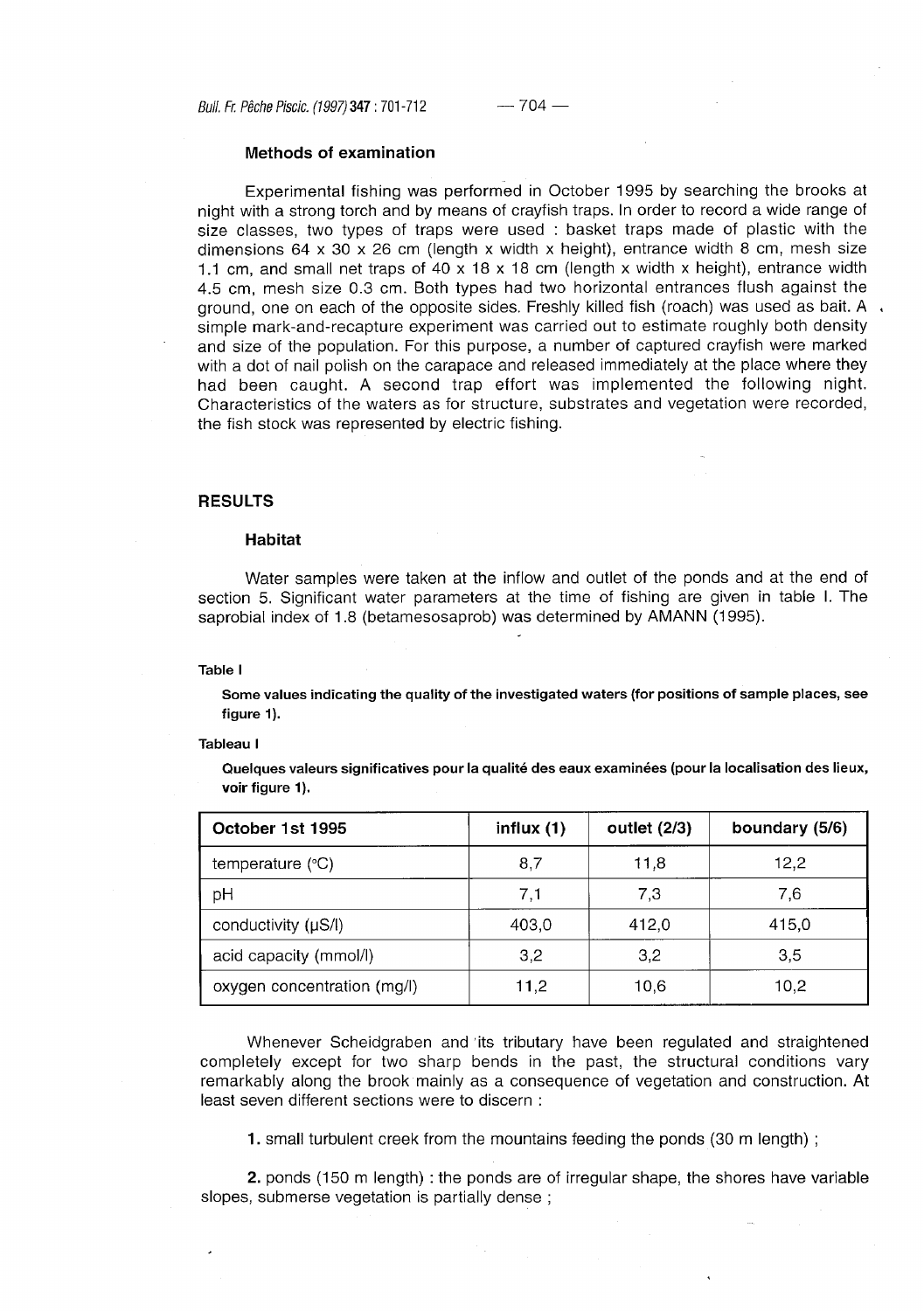Bull. Fr. Pêche Piscic. (1997) **347: 701 -712** — 705 —

**3.** from pond outlet to railway embankment (260 m length) : the upper course of Scheidgraben from the ponds downstream to an underpass through the railway embankment is mostly shaded by trees and bushes. Fallen leaves, driftwood and roots are abundant preserving diversity of structure and flow. Hides are available. Submerse vegetation is sparse. Clay, sand, and gravel are dominant substrates. Maximum depths vary slightly from 15 to 20 cm, in only one place to 40 cm. The cross-section is shaped irregular showing alternating undermines, steeps and flat banks ;

**4.** along the railway embankment (160 m length) : after passing the railway embankment, the brook turns in a sharp bend and enters an open meadow. The surface is almost completely covered with dense Veronica beccabunga vegetation. In its roots, muddy sediment is deposited in layers of more than 20 cm of thickness closing the bottom totally:

**5.** section of rotten bank and soil reinforcement (140 m length) : after taking in the tributary Schwabbrünner Graben, the brook turns again in a sharp bend into a straight course with completely timbered bottom and stony bank borders. The reinforcements are partially rotten and full of gaps ;

**6.** muddy section (500 m length) : before a slight bend, flow velocity declines and muddy sediments cover all gaps in the bottom and bank constructions ;

7. Schwabbrünner Graben (400 m length) : a small, shallow and straight tributary which is barely structured and which falls dry temporarily.

Further characteristics of the particular sections are summarised in table II.

#### **Table II**

**Physical characteristics of the examined sections of the waters (for positions, see figure 1).** 

### **Tableau II**

**Caractéristiques physiques des sections des eaux (pour les localisations, voir figure 1).** 

| section      | maximum<br>depth<br>(cm) | mean<br>width<br>(m) | dominant<br>substrates | $%$ shade | structural<br>diversity | max. flow<br>velocity<br>(cm/s) | submerse<br>vegetation |
|--------------|--------------------------|----------------------|------------------------|-----------|-------------------------|---------------------------------|------------------------|
|              | 5                        | 0.5                  | stones                 | 40        | $+++$                   | 30                              |                        |
| $\mathbf{2}$ | > 200                    | > 8                  | clay, mud              | < 5       | $++$                    | 0                               | $++$                   |
| 3            | 40                       | 0.7                  | clay, sand             | 80        | $++$                    | 15                              | $+$                    |
| 4            | 30                       | 0.8                  | mud                    | 10        | $+$                     | 5                               | $++++$                 |
| 5            | 15                       | 1.0                  | planks                 | 0         | $++$                    | 25                              |                        |
| 6            | 15                       | 1.0                  | mud                    | 0         |                         | 15                              | $+$                    |
| 7            | 5                        | 0.4                  | clay                   | 20        | $+$                     | 10                              |                        |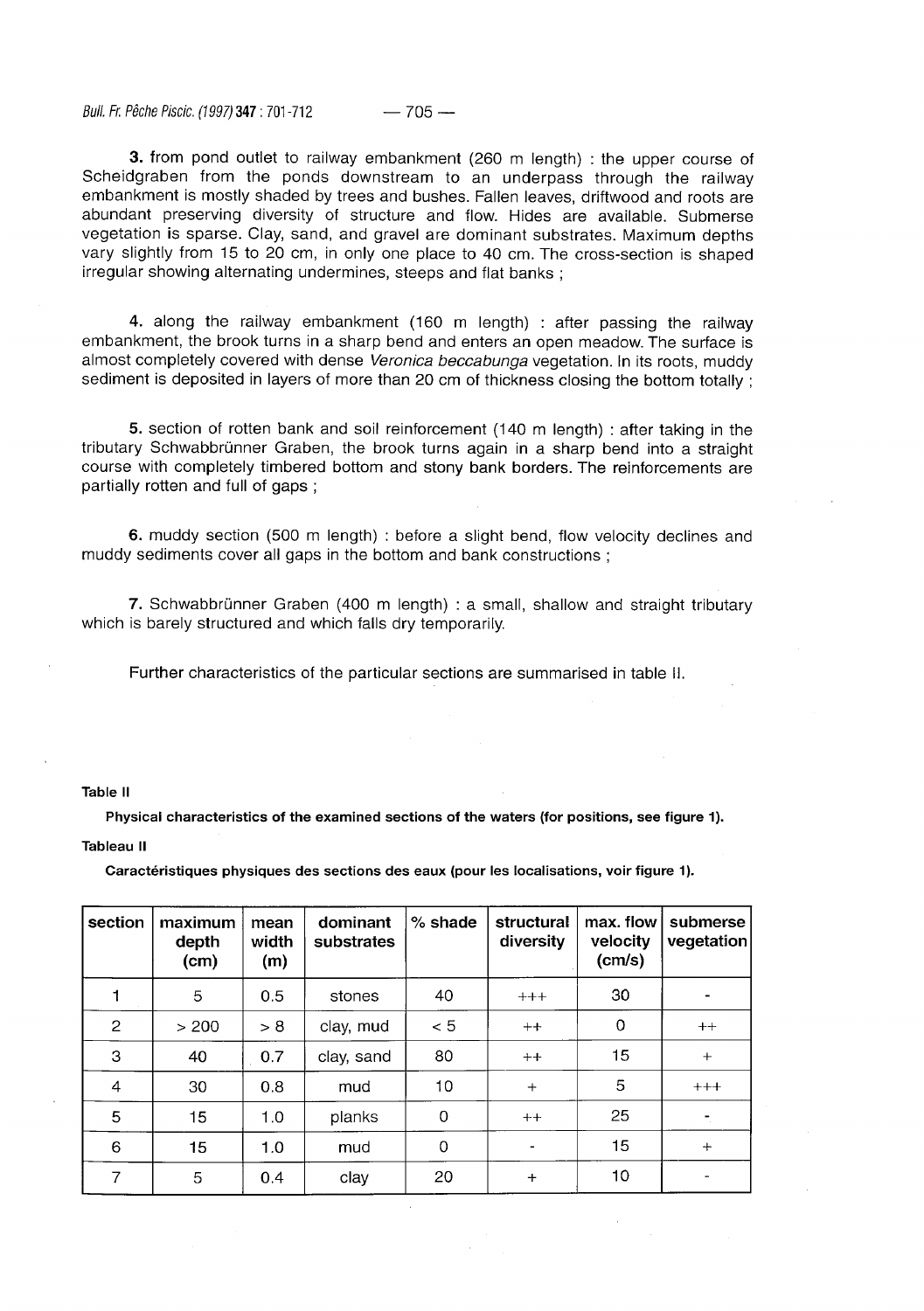# **Crayfish stock**

In May 1995, the presence of a population of white-clawed crayfish was already verified qualitatively by trap catches of males and females, most of them in berry. On October 1st, one night's total catch success in 13 traps was 173 crayfish (1 to 28 individuals per trap), 5 traps remained empty (for localisation of traps, see figure 1). In addition, direct observation by searching all sections (1 - 7) detected 32 crayfish and further 16 predominantly smaller ones escaping from the light beam. Samples from the trap catches were measured, marked and released at their respective place. Traps were exposed the following night in the same places. The results of the recapture experiment are shown in table III. Accepting very rough and simplifying assumptions as total mixing, equal catchability of all crayfish and no impact of the marking procedure as well as neglecting moulting, mortality and emigration - immigration, population numbers (N) can approximately be estimated for each section from the index :

$$
N = nxa/r
$$

where  $n =$  total number of second catch,  $a =$  total number of marked and  $r =$  total recapture of marked animals in the section. From these values, densities are calculated in individuals per 100 m of watercourse (table III).

# **Table III**

**Results of a mark-and-recapture experiment for the estimate of individual numbers (n) and densities of the crayfish population for each section.** 

**Tableau III** 

**Résultats d'une expérience de marquage et recapture pour estimer le nombre (n) et la densité de la population d'écrevisses pour chaque section.** 

| section        | length<br>(m) | 1st catch +<br>observation | marked and 2nd catch<br>released | n total | recaptures<br>n marked | estimate<br>$\mathbf n$ | density<br>(n/100m) |
|----------------|---------------|----------------------------|----------------------------------|---------|------------------------|-------------------------|---------------------|
|                | 30            | 0                          | 0                                | 0       | 0                      | $\mathbf 0$             | 0,0                 |
| $\overline{2}$ | 150           | 52                         | 44                               | 55      | 3                      | 807                     | 537,8               |
| 3              | 260           | 113                        | 94                               | 98      | 15                     | 614                     | 236,2               |
| 4              | 160           | 44                         | 31                               | 29      | 5                      | 180                     | 112,4               |
| 5              | 200           | 9                          | $\overline{4}$                   | 8       |                        | 32                      | 16,0                |
| 6              | 500           | 3                          |                                  | 4       |                        | 4                       | 0,8                 |
| 7              | 400           | $\mathbf 0$                | 0                                | 0       | 0                      | 0                       | 0,0                 |
| sums           | 1700          | 221                        | 174                              | 194     | 25                     | 1637                    |                     |

A coherent crayfish stock was found over a total longitudinal extension of 850 metres including sections 2 - 5 as well as the bypass ditch beneath the ponds. The boundary of the settled area was very sharp between sections 5 and 6 and followed strictly the change to muddy substrate covering the gaps of bottom and banks. Outside this range, only three single large males were found. For the settled area, a total number of

 $\mathcal{L}$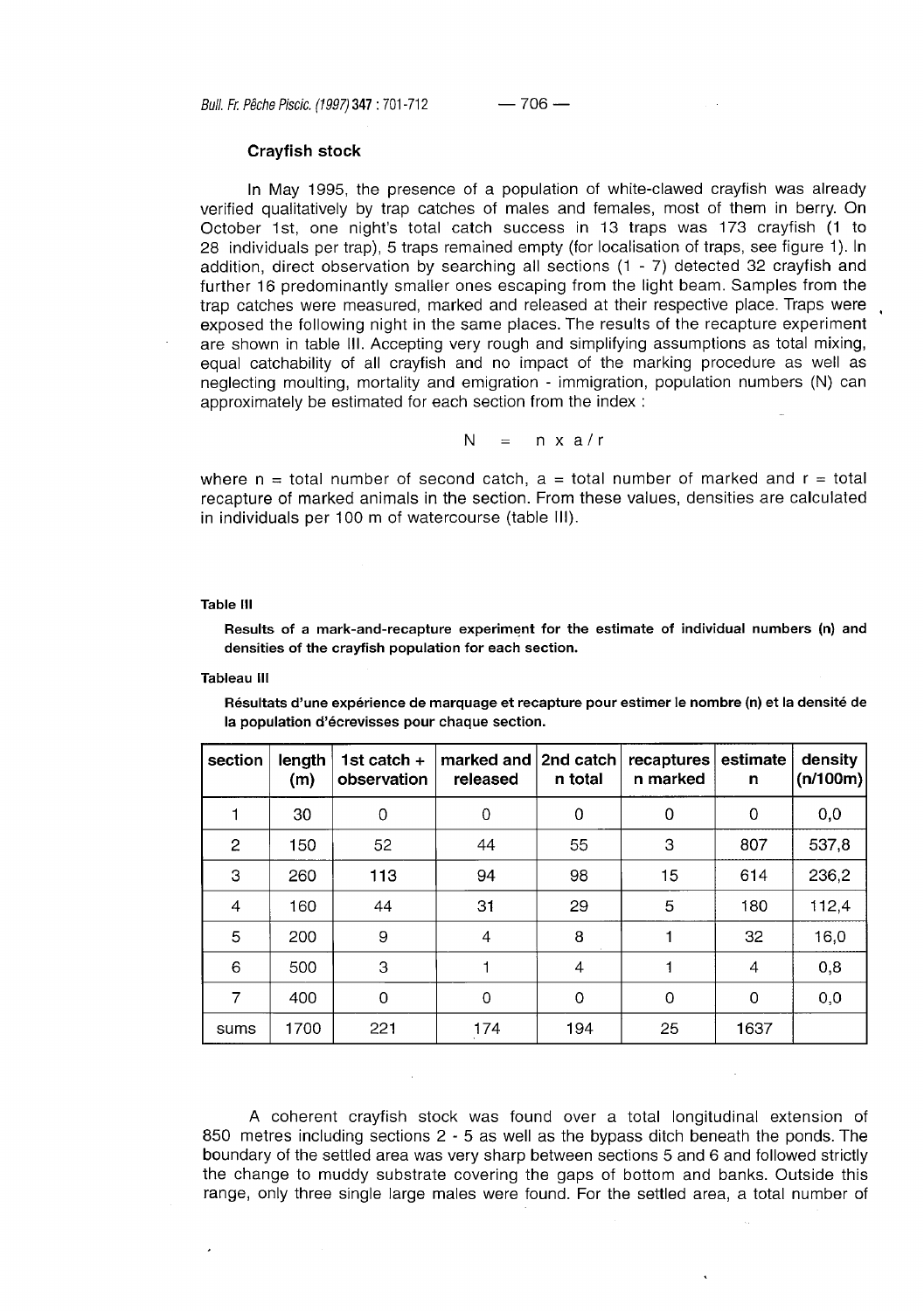Bull. Fr. Pêche Piscic. (1997) **347 : 701 -712** — 707 —

1.637 individuals was estimated from the catches, which of course, as a result of only one experiment, can only give the order of magnitude. In addition, the sedentary behaviour of crayfish individuals accustomed to their particular place, which is known from earlier studies, leads to a higher ratio of recatches and consequently to a lower estimation of the population number. Young crayfish (age classes 0+ and 1+) are usually under-represented both in trap catches and direct observations as well (BOHL, 1989 a), also in this case the catch of young crayfish was very low. To record the number of young crayfish requires particular methods. Thus, the estimate must be confined mainly to the mature age classes and can only roughly quantify the population to at least 2.000 mature animals.

Local densities were very variable ranging from about 0.5 individual to more than 500 individuals per 100 m shoreline within the stock. This heterogeneous distribution of animals corresponds to the availableness of structures and substrates of different quality. A number of particular habitats could be identified to attract crayfish :

- accumulations of driftwood and fallen leaves ;
- roots of woody littoral vegetation ;
- shaded places and submerse vegetation ;
- potholes and mouths of tributaries ;
- undermined banks and bank constructions ;
- sections of heterogeneous flow pattern and a meandering line of flow.

In general, hard bottom substrates as gravel, sand and clay were preferred to soft, muddy and algae-covered ones. Extended shallows and sunny places without hides and vegetation were avoided as well as stretches of regular geometric cross-cut.

Age cannot be determined decidedly in single living crayfish but the lengthfrequency distribution of a sample can represent the distribution of the age groups in a population. Figure 2 shows the results from the trap catch (lengths are given as the distance from the rostrum tip to the back edge of the telson). As a consequence of low catchability, young age classes are underrepresented. However, the wide range of length classes, the occurrence of egg-bearing females in the springtime investigation and the expansion of the population since the initial stocking act prove successful natural reproduction. Sexes were distributed 63 % males to 37 % females in the sample. This must not be taken as the real sex ratio in the population, for several reasons. Adult female crayfish have a characteristic cycle of activity over the seasons showing an activity level comparable to the males, only from late summer until the mating season in autumn (BOHL, 1989 a). During the rest of the year, above all during the time they carry eggs, females prefer to stay in their hides and thus are not to be seen or caught in traps. The time of the experimental catch was already near to the end of the active phase. Above that, it has been shown in pond experiments that females as well as small crayfish avoid to enter traps which are already occupied by large numbers of males (BOHL, 1992). So, the sex ratios obtained in the catches are in accordance with observations in other crayfish populations under similar conditions, where a balanced relation of sexes was proved by further investigations.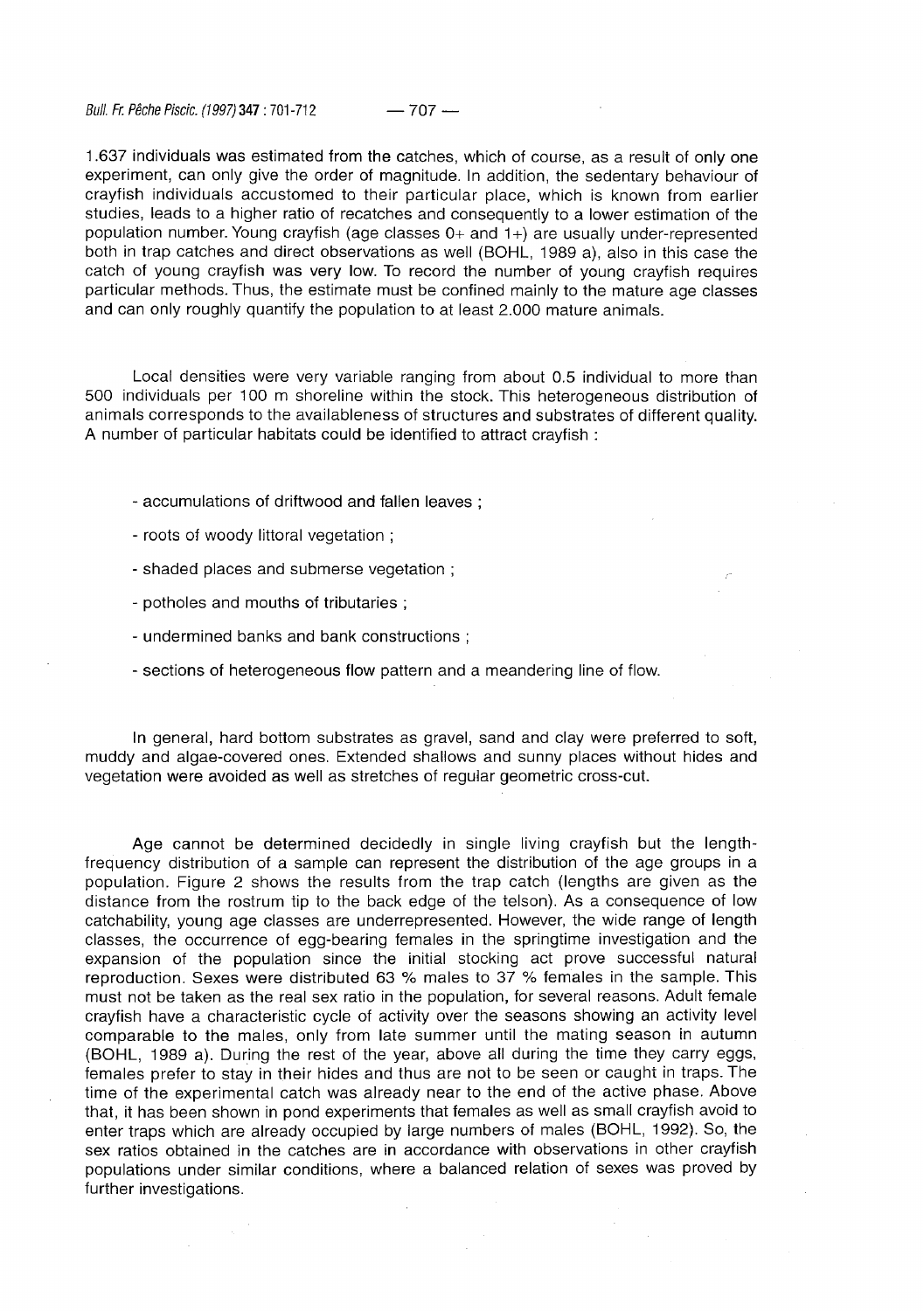

### **Figure 2**

**Length distribution of crayfish from the trap catches (rostrum tip to rear edge of telson).** 

# **Figure 2**

**Distribution de tailles des écrevisses attrapées dans les nasses (pointe du rostrum jusqu'au bord arrière du telson).** 

Al! collected and trapped crayfish were very lively and showed good reactions. A wide scattering of shell colours implied a sufficient genetic variability in spite of the relatively low number of individuals in the initial population. The portion of damaged crayfish in a population can indicate the risk of violation by predators. In the catch samples, only 22 % of all animals showed injuries which were located predominantly at claws and legs (figure 3). Most of them could be recognised rather to be affected by moulting than by external violation.

| abdomen hurt    |                                                      |
|-----------------|------------------------------------------------------|
| carapax hurt    | $n = 173$                                            |
| uropods hurt    |                                                      |
| legs hurt       | ٠                                                    |
| claws hurt      |                                                      |
|                 | lunhurt<br>sil s                                     |
| .60<br>20<br>40 | 140<br>160<br>120<br>100<br>80<br>number of crayfish |

# **Figure 3**

**Frequency distribution of damages to the parts of the bodies in crayfish from the trap catches.** 

# **Figure 3**

**Distribution de fréquences des blessures sur les parties du corps des écrevisses attrapées dans les nasses.**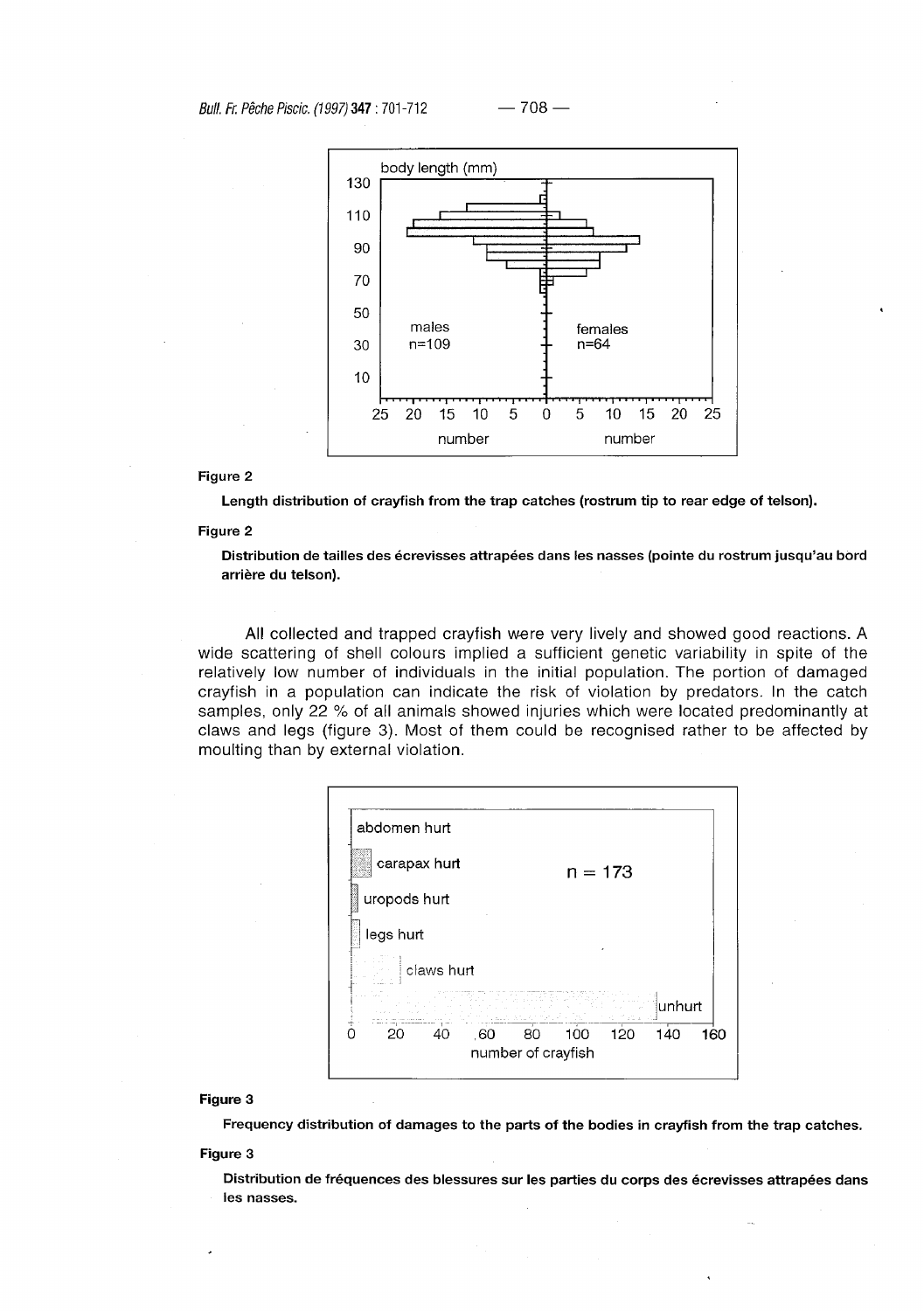Bull. Fr. Pêche Piscic. (1997) **347 :701 -712** — 709 —

Fish species in the brook system were minnow (Phoxinus phoxinus), bullhead (Cottus gobio) and brown trout (Salmo trutta f. fario) in low densities. The total catch was 62 minnows, 22 bullheads and 30 trout over 850 m of watercourse. In the length distribution of brown trout, for example (figure 4), large individuals are not abundant so that predation by fish can be excluded as a threat to the crayfish population. Upstream migration of other predatory fish from outside to the crayfish area is prevented by a stretch of water polluted with H<sub>2</sub>S from a pump station in the lower part of Scheidgraben.



### **Figure 4**

**Length distribution of brown trout in the crayfish area from electric fishing.** 

### **Figure 4**

**Distribution de tailles des truites pêchées au moyen de l'électricité dans les sections colonisées par des écrevisses.** 

All examined crayfish were affected by a clitellat worm which was identified according to NESEMANN (1994) as Branchiobdella pentodonta. This parasitic growth was already reported from the stocked crayfish in 1985. Branchiobdella species are found on most free living crayfish populations, B. pentodonta is described rather to be a commensal than a real parasite, so harm to crayfish seems not to be serious, even if densities of more than 400 individuals per crayfish were observed in the Scheidgraben population. External symptoms of diseases, e.g. the porcelain disease caused by Thelohania contejani, could not be diagnosed.

### **DISCUSSION**

The occurrence of the white-clawed crayfish in Liechtenstein in historical time is not proved. However, the upper Rhine valley belongs to its phylogenetic distribution area (ALBRECHT, 1983) and is not too far away from recent natural populations (TROSCHEL and DEHUS, 1993 ; HOLDICH, 1995). So, Austropotamobius pallipes might be regarded as a potentially native species.

The investigation was focused more on a qualitative study of stock and habitat than on a quantitative analysis. So, the estimation can only approximately indicate the population number. Regarding the state both of the population and of the individuals in the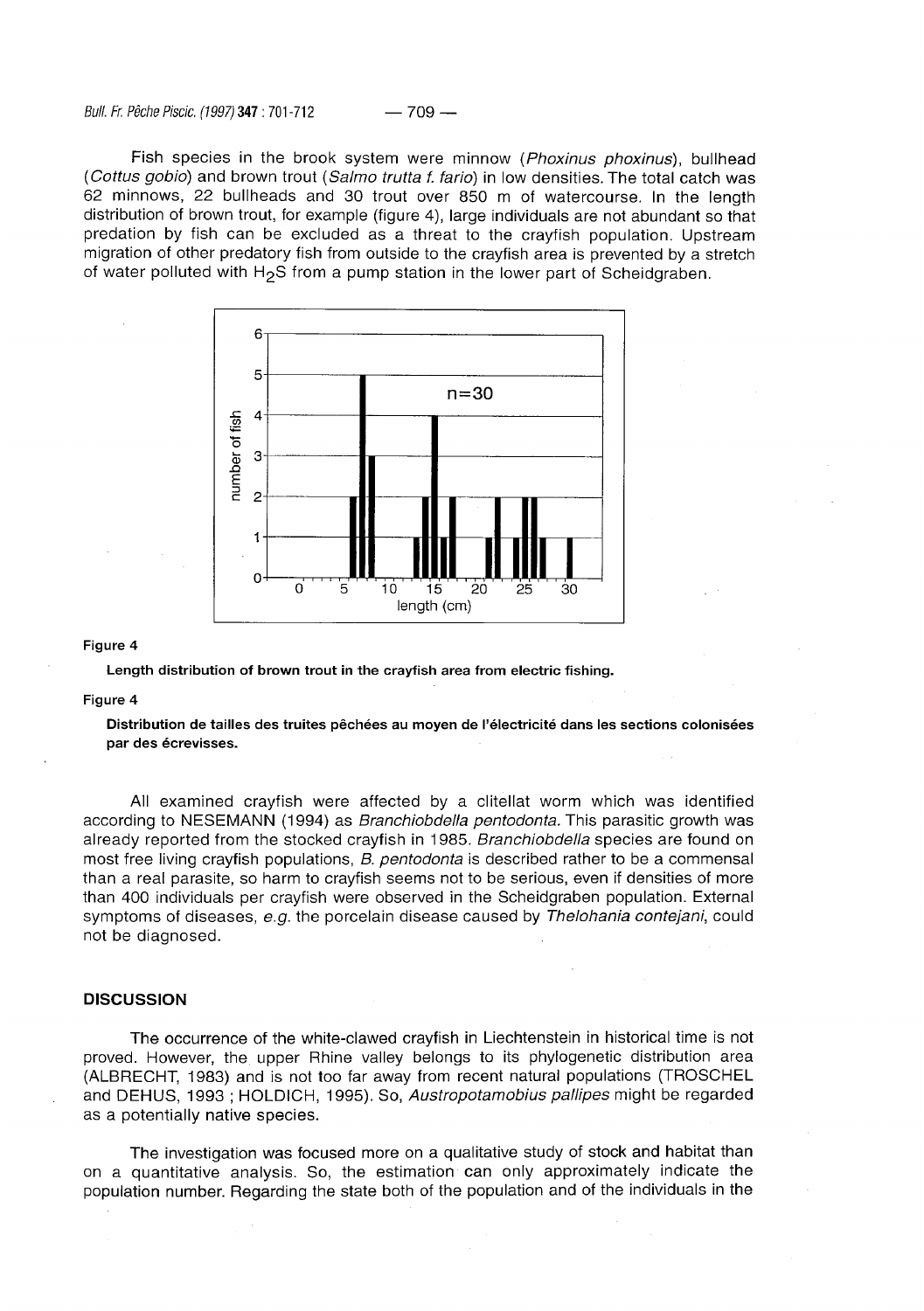Bull. Fr. Pêche Piscic. (1997) **347:701 -712** — 710 —

Aescher stock, there is no reason to suppose conditions of age structure completely different from other comparable white-clawed crayfish populations (GRANDJEAN et al., 1997). Consequently, a much higher number of young individuals has to be assumed.

The white-clawed crayfish population of Aescher originates from the stocking of 109 crayfish of both sexes and various age classes in 1985. The growth of the population to more than estimated 2.000 mature and probably just as many young individuals within ten years is a good but certainly not an extraordinary colonisation success for crayfish in a natural water. Population density and the ratio of sexes should allow a high mating ' frequency and realise a reproductive capacity which should be more than sufficient to maintain the stock. Natural spreading of the population over a wider area, however, fails for want of spatial continuity of suitable habitats.

The Aescher brooks are a system of originally straightened and functional ditches which surely do not offer optimal structural conditions for crayfish. However, already the omission of upkeeping measures in the last years allowed a minimum of nature-like structures to develop and crayfish to establish. The high degree of dependency of crayfish from structures is typically documented by the distribution of individuals and by sharp boundaries of the distribution of animals corresponding to the change of structural characters within the waters (LAURENT, 1985 ; BOHL, 1989 a). In lower stretches of Scheidgraben, only occasional single crayfish were found at times during the last years. Factors that prevent the Aescher population from expanding can be identified as low discharge, rapid flow and low temperature (section 1, influx of the pond), small dimension and lack of structure (section 7, Schwabbrünner Graben) and, finally, muddy substrate and lack of cover (section 6, lower part of Scheidgraben). Both, from these observations and from the examination of the favourite habitats of crayfish, the minimum requirements to the structure of the environment can be derived. Similar to the species Astacus astacus and Austropotamobius torrentium, more the morphometric and structural diversity per se is an essential precondition for the persistence of the species than the availability of particular special elements (BOHL, 1989 b).

The distribution of the crayfish population to the ponds and to the brook in the same time lowers the risk of extinction in cases of dryness or freeze. In addition, the constancy of discharge provides sufficient living space in the brook although it amounts to only few l/s, and deeper pools in the ditch are scarce.

# **CONCLUSION**

Native crayfish populations in Europe are mostly restricted to upper courses of the drain systems and to isolated waters by impacts of water pollution, water construction, fish predation and by the crayfish plague. These remote populations in general suffer from a high risk of extinction because of mostly small numbers of individuals, small extension, high degree of isolation and unstable environmental conditions. Restraints are still too grave and natural expansion of crayfish is too low to regain former habitats. Thus, viable populations adapted to the particular local conditions of climate and waters are indispensable genetic pools for the region. The protection of these population reserves is therefore of high priority. Regarding its relatively low number of individuals and its small extension, an exploitation of the Aescher crayfish stock for commercial or recreational fishing would not be in accordance with the aim to protect and develop the species. Fishing should be restricted to local authorities and only occasionally performed in order to gain material for new stock foundations.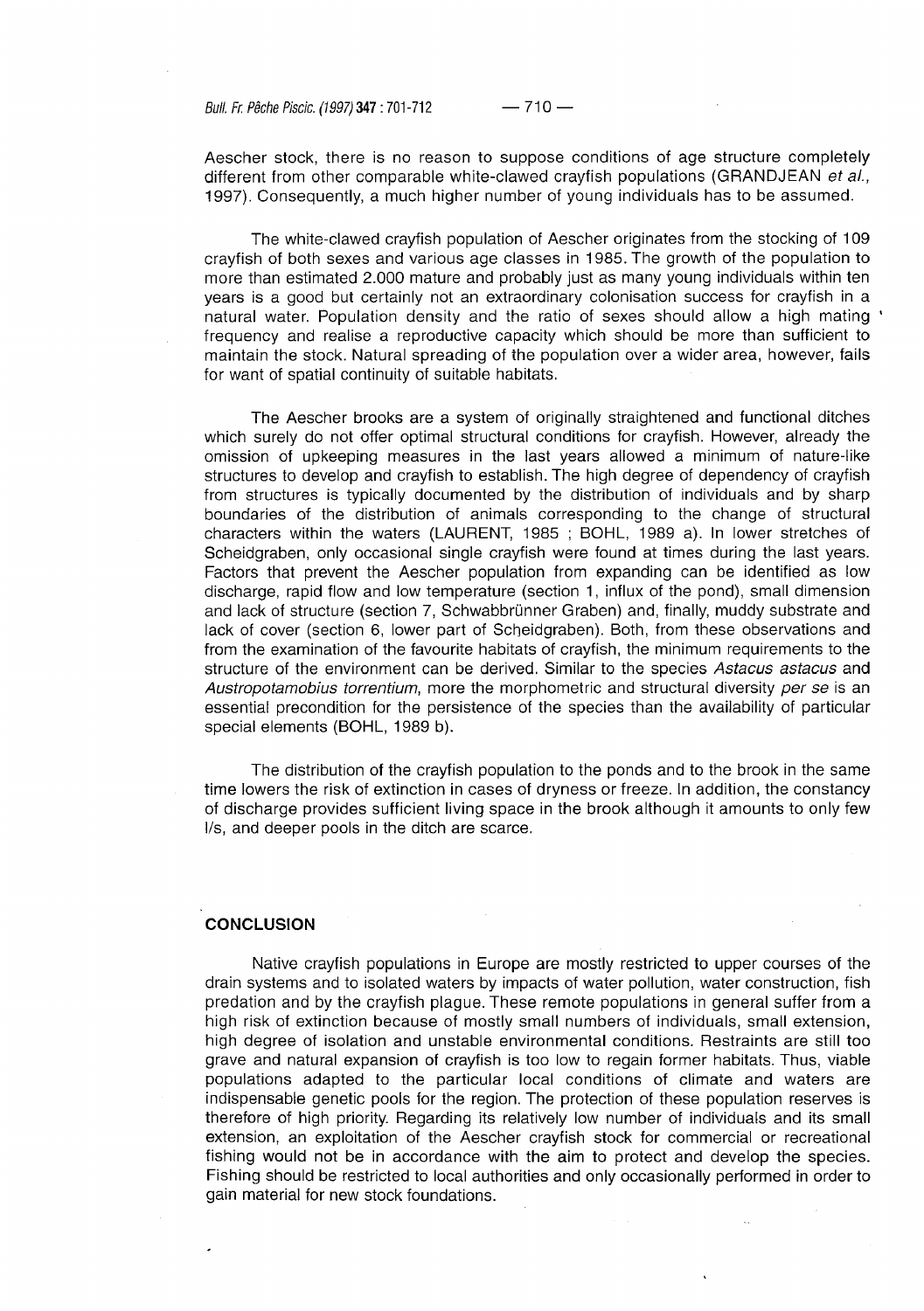Bull. Fr. Pêche Piscic. (1997) **347 :701 -712** — 711 —

The example documents that even in an agricultural environment small-scale protection measures can contribute to the restoration of ecological functionality of waters. The Aescher crayfish stock should encourage to continue and to expand the improvements of environmental conditions for crayfish. Effective conceptions, however, must include sufficient water quality and discharge as well as the preservation and development of structural and hydraulic diversity. This requires protective strips of land along the watercourses which are kept out of agricultural exploitation to enable an adapted littoral vegetation to grow and natural dynamics of flow erase the banks and move materials.

In view of the great risk of bringing in the crayfish plague fungus together with animals from outside or foreign species (HOLDICH, 1989), all measures suitable to develop already established populations of fish and crayfish should have clear superiority over artificial stocking. In addition, stocking efforts must fail, if the waters do not comply with the specific requirements of crayfish. These requirements to water and stock management can be taken as exemplary because they relate to all native crayfish species in Europe basically.

# **ACKNOWLEDGEMENTS**

Mr. Theo KINDLE (Liechtenstein State Office for Water Protection) kindly contributed to many important informations and active assistance.

# **REFERENCES**

- ALBRECHT H., 1983. Besiedlungsgeschichte und ursprüngliche holozäne Verbreitung der europäischen Flußkrebse (Decapoda, Astacidae). Spixiana, 6, 61-77.
- ALDERMAN D.J., 1996. Geographical spread of bacterial and fungal diseases of crustaceans. Rev. sei. tech. Off. int. Epiz., 15 (2), 603-632.
- AMANN E., 1995. Report on biological investigations at Scheidgraben, unpublished.
- BOHL E., 1989 a. Ökologische Untersuchungen zur Entwicklung von Zielvorstellungen des Gewässerschutzes. Untersuchungen an Flußkrebsbeständen. Berichte der Bayerischen Landesanstalt für Wasserforschung, 237 p.
- BOHL E., 1989 b. Comparative studies on crayfish brooks in Bavaria (Astacus astacus L. and Austropotamobius torrentium Sehr.). Freshwater Crayfish, 7, 287-294.
- BOHL E., 1992. Bewertung von Krebsbeständen bei Gewässerschäden in natürlichen Gewässern ; methodische Ansätze, Grundlagen. Wertermittlungsforum H.2, 83-87.
- FÜREDER L., MACHINO Y., 1995. Record of the white-clawed crayfish Austropotamobius pallipes (Lereboullet, 1858) from Plansee (Tyrol, Austria). Ber. nat.-med. Verein Innsbruck, Vol. 82, 241-246.
- GRANDJEAN F., ROMAIN D., SOUTY-GROSSET C, MOCQUARD J.R, 1997. Size at sexual maturity and morphometric variability in three populations of Austropotamobius pallipes pallipes, Lereboullet according to a restocking strategy. Crustaceana, 70(4), 454-468.
- HOLDICH D.M., 1989. The dangers of introducing alien animals with particular reference to crayfish. Freshwater Crayfish, 7, 15-30.
- HOLDICH D.M., 1995. Austropotamobius pallipes (Lereboullet, 1858). In : Background information on invertebrates of the Habitats Directive and the Bern Convention (VAN HELSINGEN P.J., WILLEMSE L. and SPEIGHT M.C.D. (eds.), Nature and environment No. 79, 1-7.